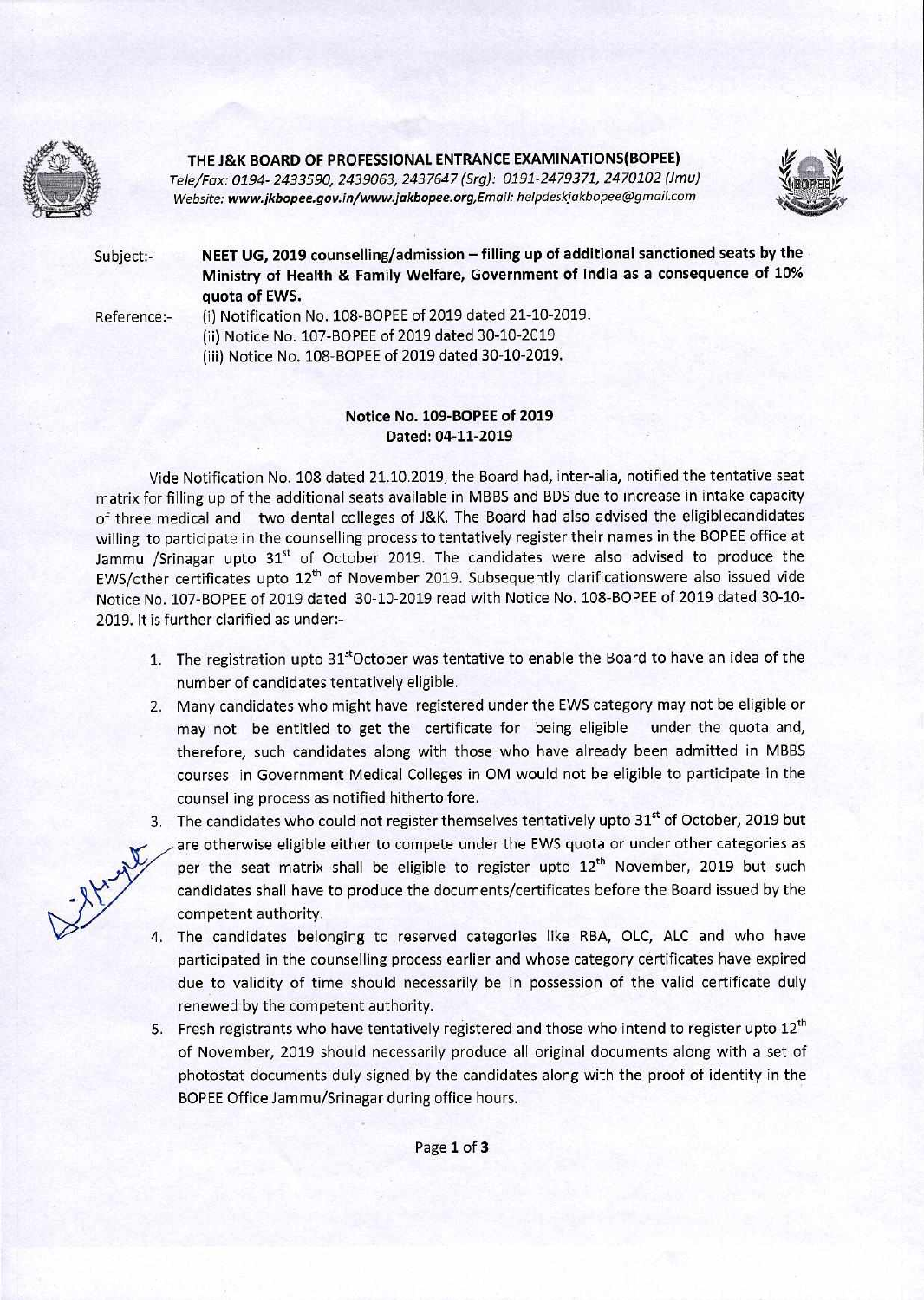- 6. Mere registration in the BOPEE Office will not confer a right upon such candidates to participate in the counselling, which shall be subject to conditions of being eligible.
- 7. The counselling schedule shall be as under:-

| Date       | Score up to which counselling shall be held.  |  |
|------------|-----------------------------------------------|--|
| 14-11-2019 | 460 and above subject to being eligible.      |  |
| 16-11-2019 | From 459 and below subject to being eligible. |  |
|            |                                               |  |

- 8. The registered candidates shall have to mark the attendance on the date of counselling. The attendance will commence at 9.30 a.m. upto 10.30 a.m. on each day after which the eligible candidates will be allowed to participate in the counselling on the basis of their merit. Any candidate who does not participate in the counselling on his/her turn will be allowed to participate subsequently but against the seats which are available at the given point of time as the seat allotted to a candidate once on the basis of merit cum preference cannot be withdrawn. The candidates, are, therefore, advised to be available in the BOPEE Office on time and wait for their turn of counselling. The candidates, who could not register upto  $12^{th}$ November, 2019 but are otherwise eligible in terms of various Notifications/Notices issued by the Board can also participate in the counselling but such candidates shall have to register in the BOPEE Office on 14<sup>th</sup> and 16<sup>th</sup> of November, 2019 between 9.00 a.m. and 9.30 a.m. As already notified the resultant seats as a consequence of upgradation/allotment including those in ASCOMS/IDS, if any, will also be filled up simultaneously during the said counselling process.
- 9. Fresh registrants shall have to deposit a fee of Rs.1500/- before the counselling and such candidates are in their own interest advised to approach the Board Office between 5<sup>th</sup> November, 2019 to 12<sup>th</sup> November, 2019 and deposit the fee in the J&K Bank or in the BOPEE Office through POS machine, if operational. This will avoid inconvenience to the candidates. Those who have registered earlier but have not been allotted rank in the State Merit List but have deposited the fee shall have to produce the documentary evidence to the effect of having deposited the same.

All other terms and conditions shall remain the same as notified from time to time on the subject.

 $C_2$   $|W|$ 

**(Dr. Sunil Gupta) Controller of Examinations, J&K BOPEE** 

No:- BOPEE/Exam/NEET- UG-17/2019 Dated: 04-11-2019 Copy to the:

- 1. Financial Commissioner, Health and Medical Education Department, J&K, Srinagar.
- 2. Financial Commissioner to the Hon'ble Governor, J&K, Srinagar.